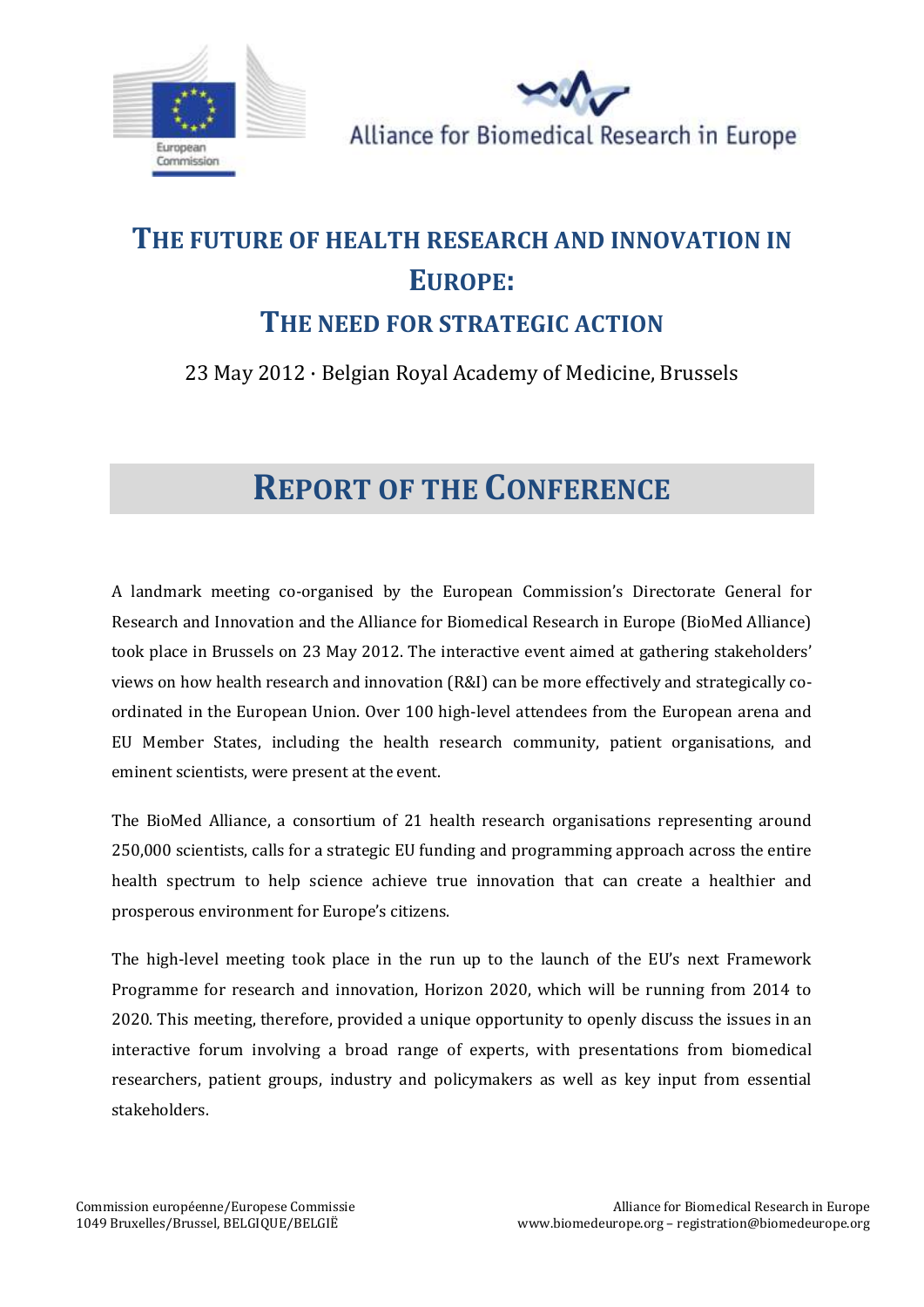



## **"ACHIEVING A HEALTHIER EUROPE THROUGH RESEARCH & INNOVATION: DEFINING THE NEEDS"**

*Moderators: Gordon McVie, Senior Consultant, European Institute of Oncology Laurent Nicod, Treasurer, Alliance for Biomedical Research in Europe*

## » **THE ROLE OF RESEARCH IN ADDRESSING SOCIETAL CHALLENGES**

*Roger Bouillon, Emeritus Professor of Medicine KU Leuven, Member of the European Medical Research Councils (EMRC) Core Working Group*

In this presentation, Prof. Bouillon discussed the societal impact of medical research with the example of the cancer vaccine for genital cancer and then further discussed the major societal challenges of rising life expectancy, obesity and metabolic syndrome. He said the societal impact on research is enormous and there is a large discrepancy between what the normal citizen wants (better health) and the public effort to support health research, whereas it has been well demonstrated that biomedical research is the best way to tackle these issues. Despite this, the 13 billion Euros spent on biomedical research and development (R & D) in the EU in 2011 was dwarfed by the more than 28 billion spent in the USA. Prof Bouillon underlined the difficulties faced by Europe by saying that the amount spent per head of population per year on R & D is 82 Euros in the USA, and just 25 Euros in the EU (for full report see the "White paper 1 and 2 from the European Medical Research Council of the European Science Foundation).

"The share of spending dedicated to health research in Europe must increase," said Bouillon. "Biomedical research in Europe is showing signs of disease and needs its own diagnosis and treatment plan," he added. "We need to remove 'bottlenecks' on health research in many EU countries, and initiate an efficient funding system for international health research which generate greatest societal impact." He concluded by stating that greater investment in biomedical and health research create multiple win-win situations as patients (and thus ultimately all of us), health care providers and the biomedical industry (from small startups to larger biotech companies and even the large pharmaceutical companies) will gain. Without a major change in attitude, Prof Bouillon believes we will see an accelerated shift of these important activities of innovation in health to other parts of the world, and especially to the rapidly growing BRIC (Brazil, Russia, India, China) countries and especially to Asia. "We have a common responsibility to no longer accept that just a little more that 10% of the EU research budget is spent on health research."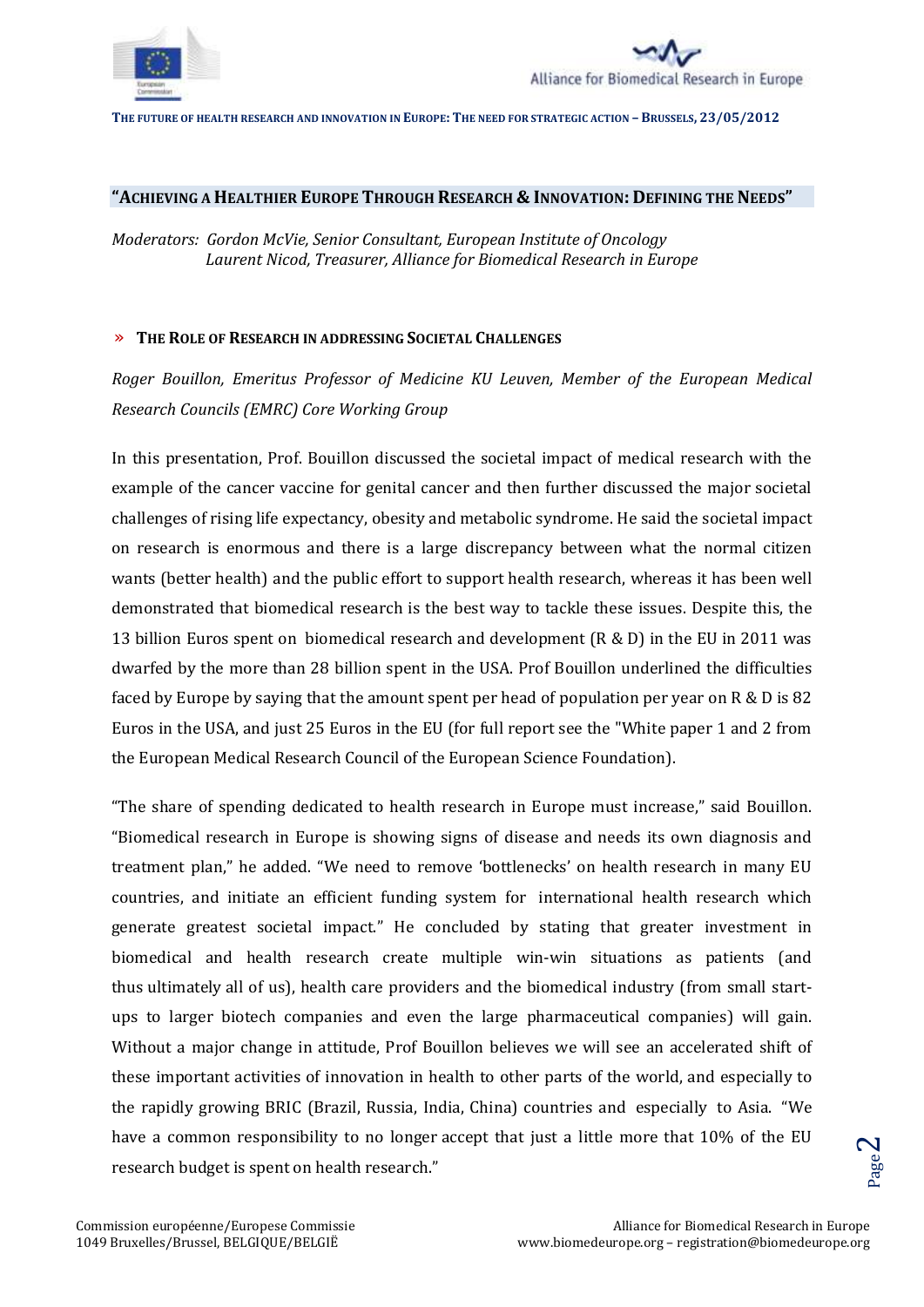



#### » **HEALTH CHALLENGES FACING EUROPE: TIME TO ACT**

## *David Wood, Garfield Weston Professor of Cardiovascular Medicine, Imperial College London*

David Wood discussed how non-communicable diseases (NCDs), while treatable, are causing an increasing contribution to the burden of disease (86% of deaths in the EU). Costs due to these conditions (related to treatment, care, and productivity losses) threaten the EU's 2020 targets. The case of cardiovascular disease (CVD) is exemplary. Indeed, diseases of the heart and circulatory system are the number one killer in Europe, accounting for 48% of all deaths. CVD is also estimated to cost the EU  $\epsilon$ 192 billion a year. He also underlined the morbidity burden from all NCDs— while often not the primary cause of death, NCDs nonetheless inflict a huge burden on health systems and should thus be addressed by primordial prevention at population level and primary prevention for high-risk individuals. Though NCDs have common risk factors and underlying causes and may thus be addressed together, only 3% of health spending is devoted to prevention. Wood suspects that this might be linked to the politician's lifespan, which only runs until the next election and therefore focuses on quick wins rather than on prevention which requires long-term investments and standards. Wood concluded: "We need prevention, early detection and treatment of symptomatic disease. We should be embracing the whole spectrum of scientific research. There is also a need for more evidence on effectiveness and cost-effectiveness."

## » **THE NEED FOR COORDINATION AMONGST DISEASE AREAS: TACKLING CHRONIC DISEASES**

## *Geoffrey Laurent, Director of the Centre for Respiratory Research, University College London*

Geoff Laurent, a basic scientist by training and the Director of the Centre for Respiratory Research at University College London (UCL) emphasised that in the health research arena "we need to break down traditional disease 'boundaries' since many chronic conditions share the common cellular pathways and molecular mechanisms and other pathways—and to do this, we need an instrument to improve cross-talk and networking between the different clinical disciplines e.g. diabetes, kidney, heart. He suggested that basic scientists could be a catalyst in triggering this cross-disciplinary interaction because they are less bound to thinking in silos. Basic scientists are driven to uncover molecular or cellular mechanisms regardless of the discipline, unlike medical doctors who are much more bound to their discipline. "Crossfertilisation between clinical disciplines is vital to efficiently exploit basic research discoveries," said Laurent.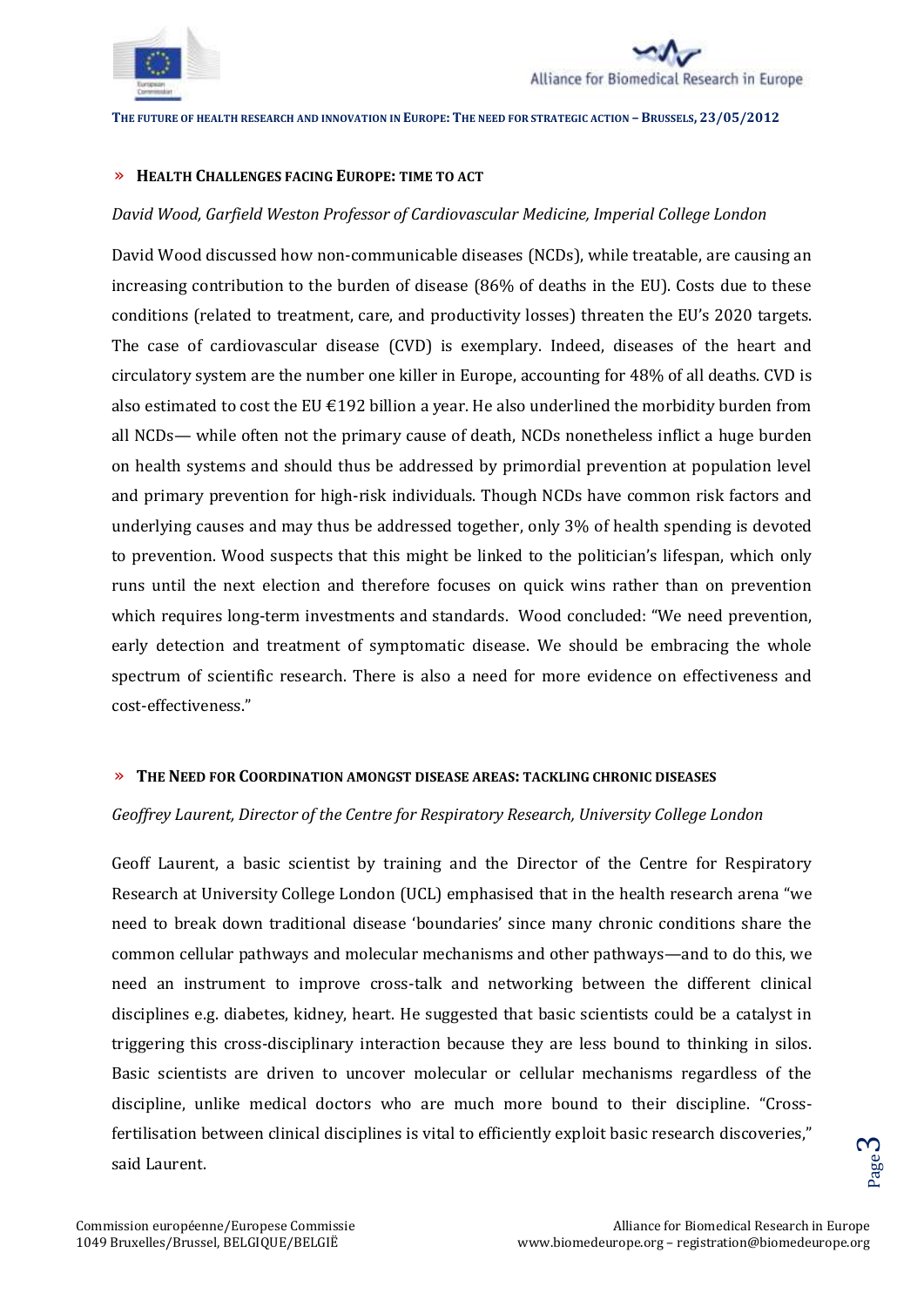



Another aspect highlighted by Laurent was the important lessons he had learnt from pharmaceutical companies and that they could be a resource for researchers. Within a pharmaceutical company it is not uncommon for different research groups to exchange results with each other in their search for common biomarkers as potential drug targets. They communicate much more across the different disease areas internally and Laurent learnt much from the commercial field on successful cross-disciplinary working methods, and they also gained from his experience as a basic scientist. Laurent concluded by saying that "multi-and interdisciplinary research teams will be required to solve the "puzzle" of complex diseases and conditions."

#### » **IDENTIFYING AND TRAINING THE BEST AND THE BRIGHTEST: INVESTING IN EU RESEARCHERS**

*Valentin Fuster, Director, Cardiovascular Heart Center, The Mount Sinai School of Medicine, New York & Director, The Centro Nacional de Investigaciones Cardiovasculares (CNIC), Madrid*

Valentin Fuster presented the Centro Nacional de Investigaciones Cardiovasculares (CNIC) and one of its initiatives, which has the dual aim of identifying and inspiring tomorrow's scientists and promoting excellence in cardiovascular research, as well as providing the institute with a modern infrastructure and ample funding to carry out world-leading biomedical research. The institute combines public and private funding that allows continuous discovery of young researchers. The CNIC-JOVEN programmes are designed to attract young people to a career in biomedical research and to create a wellspring of talented cardiovascular researchers for the future. CNIC's training activities include programmes at all levels, from secondary education to the training of postdoctoral researchers and other young professionals. The CNIC promotes training at foreign institutions and participants are closely followed up on their careers. Programmes are carefully designed to obtain a return on the investment for the institute after their training.

According to Fuster, who believes this initiative at CNIC can be replicated anywhere in Europe, "Passion and commitment are required to inspire donors and persuade them to invest in talented researchers. Europe should not tolerate the brain drain any longer."

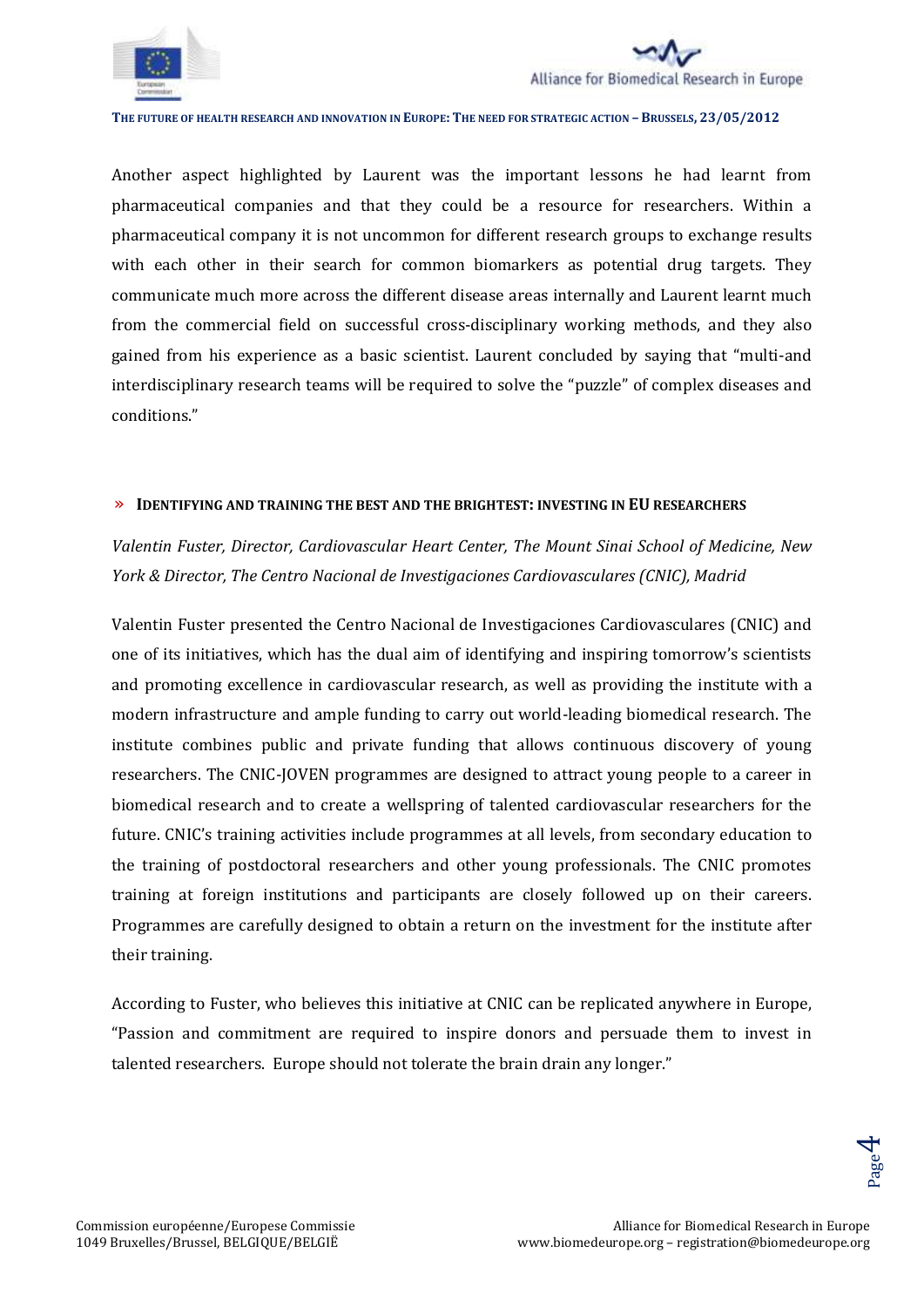



#### **"HEALTH RESEARCH & INNOVATION IN EUROPE: COORDINATION AS A SUCCESS FACTOR"**

*Moderators:* 

*Christian Suojanen, Head of Life Sciences, Valor Management S.A. Karin Sipido, Vice-President, Alliance for Biomedical Research in Europe*

# » **HIGH QUALITY RESEARCH THROUGH COMPETITIVE FUNDING: LESSONS FROM THE EUROPEAN RESEARCH COUNCIL**

*Eero Vuorio, Director of Biocenter Finland & Chair, European Research Council Identification Committee*

Eero Vuorio gave his insights from the EU Framework Programmes 6 and 7, where he chaired the impact assessment group. He said we are seeing major paradigm shift in medical research, citing the initiatives for large-scale collaborations such as the Innovative Medicines Initiative (IMI) and Joint Programming Initiatives for pan-European collaborations. He added that Europe has a golden opportunity to take the lead in new type of medical research, through population records, registries, and a compliant population.

## » **COORDINATION AND ORGANISATION OF CLINICAL TRIALS**

# *Françoise Meunier, Director General, European Organisation for the Research and Treatment of Cancer (EORTC)*

Françoise Meunier said that independent international investigator-driven clinical trials (IDCT) are crucial for independent and objective evaluation of new drugs, or therapeutic strategies using already authorised drugs to identify ineffective and redundant treatments. IDCTs are especially important in the fields of rare diseases or ageing morbidities, i.e. fields that are less attractive for the pharmaceutical industry. Collaboration between academia and industry is important for accessing new drugs and for realizing more efficient and effective research and thereby reduced attrition rates. Public funding for IDCTs in Europe is very sparse; they require better support. Multidisciplinary collaboration must be encouraged. "We should stop competing between basic and clinical research: it's now all translational," said Meunier. "We should integrate the various clinical and translational research disciplines and work together for the benefit of patients."

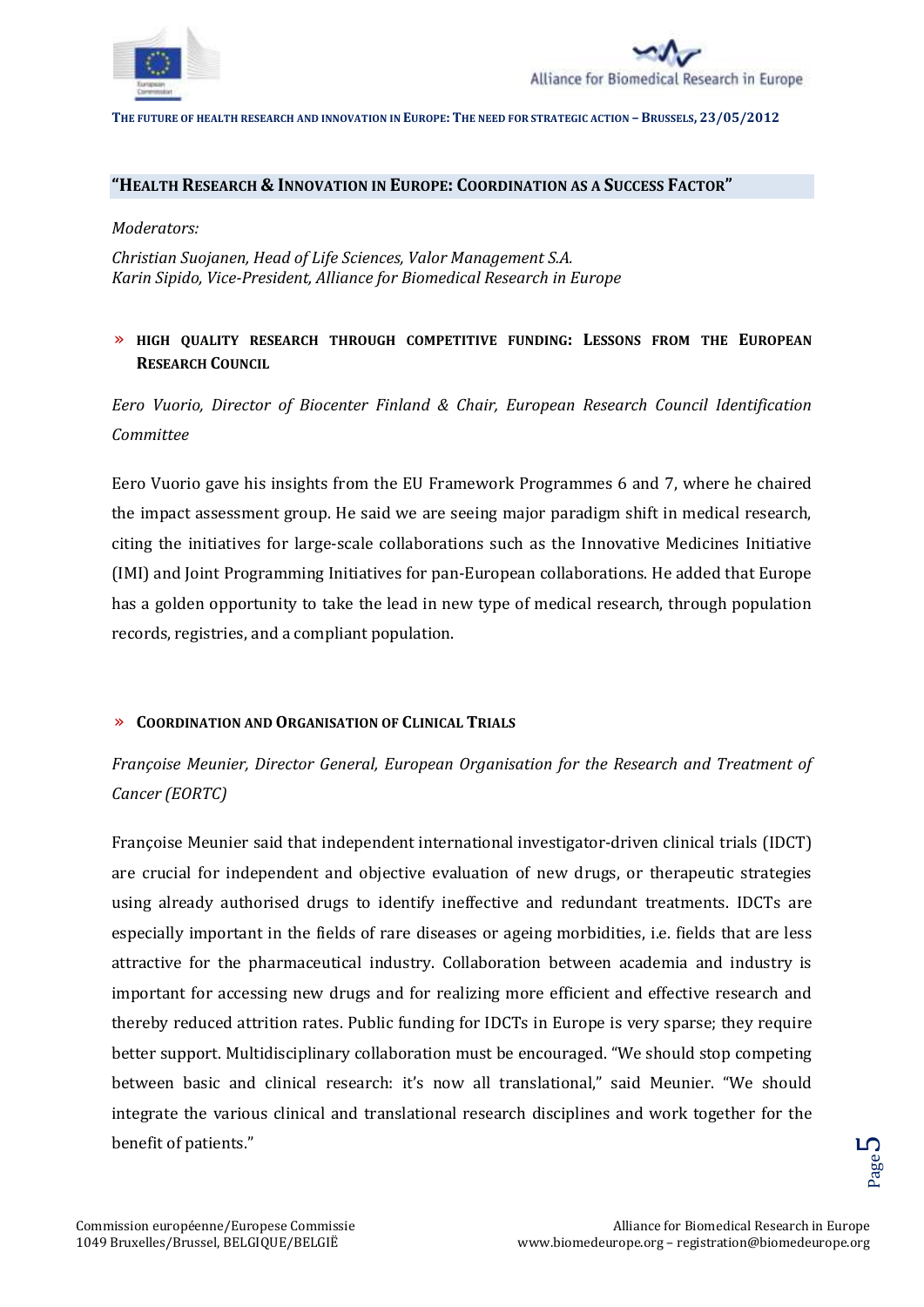



The current EU legal framework pertaining to clinical research is heterogeneous, unnecessarily complex and without added-value for the citizens. It is vital to overcome legal and bureaucratic hurdles that can be seen to stifle innovative international clinical trials in Europe, in order to provide rapid access to innovative therapies for patients. "We must aim to streamline, simplify, and harmonise the implementation of the EU Clinical Trials Directive," said Meunier. In her presentation, she also mentioned the frustrations of many partners/consortia at the lack of continuity of grants from the European Commission (once grants expire it usually means the end of a project), adding she believed that a long-term strategy is required. Facing the current drop of clinical trials conducted in Europe, there is a need to search for new model of cooperation between academic and pharmaceutical industry and restore trust.

## » **NEW OPPORTUNITIES OFFERED BY PUBLIC-PRIVATE PARTNERSHIPS: THE IMI MODEL**

## *Michel Goldman, Executive Director, Innovative Medicines Initiative (IMI)*

Michel Goldman presented the model of the IMI, which is Europe's largest public-private initiative aiming to speed up the development of better and safer medicines for patients at an acceptable cost. The European pharmaceutical industry is facing an unprecedented range of challenges: patent expiry, competition from the generics market, an overly-regulated area, unpredicted drug failures in late phase of development, and a drop in R&D productivity—all accumulating to cause a lack of incentive for industry to invest in R&D. IMI was created to help break this stalemate, with a  $E$ 2 billion budget, half from the European Federation of Pharmaceutical Industries & Associations (EFPIA), the other half from the European Commission.

The consortia include several pharmaceutical companies working together with academia, SMEs, hospitals, regulators and patients' organisations in non-competitive research projects to solve these challenges. Goldman illustrated the various types of successful IMI-projects launched since the programme's inception in 2007 that have provided outputs in areas such as improved knowledge management, biomarkers, patient stratification, better trained scientists, early dialogue with regulators, and improved clinical trial design.

Goldman concluded his presentation with a pertinent example, the upcoming launch of the 6th IMI call on combating antimicrobial resistance entitled "newdrugs4badbugs". This call

 $\mathcal{C}$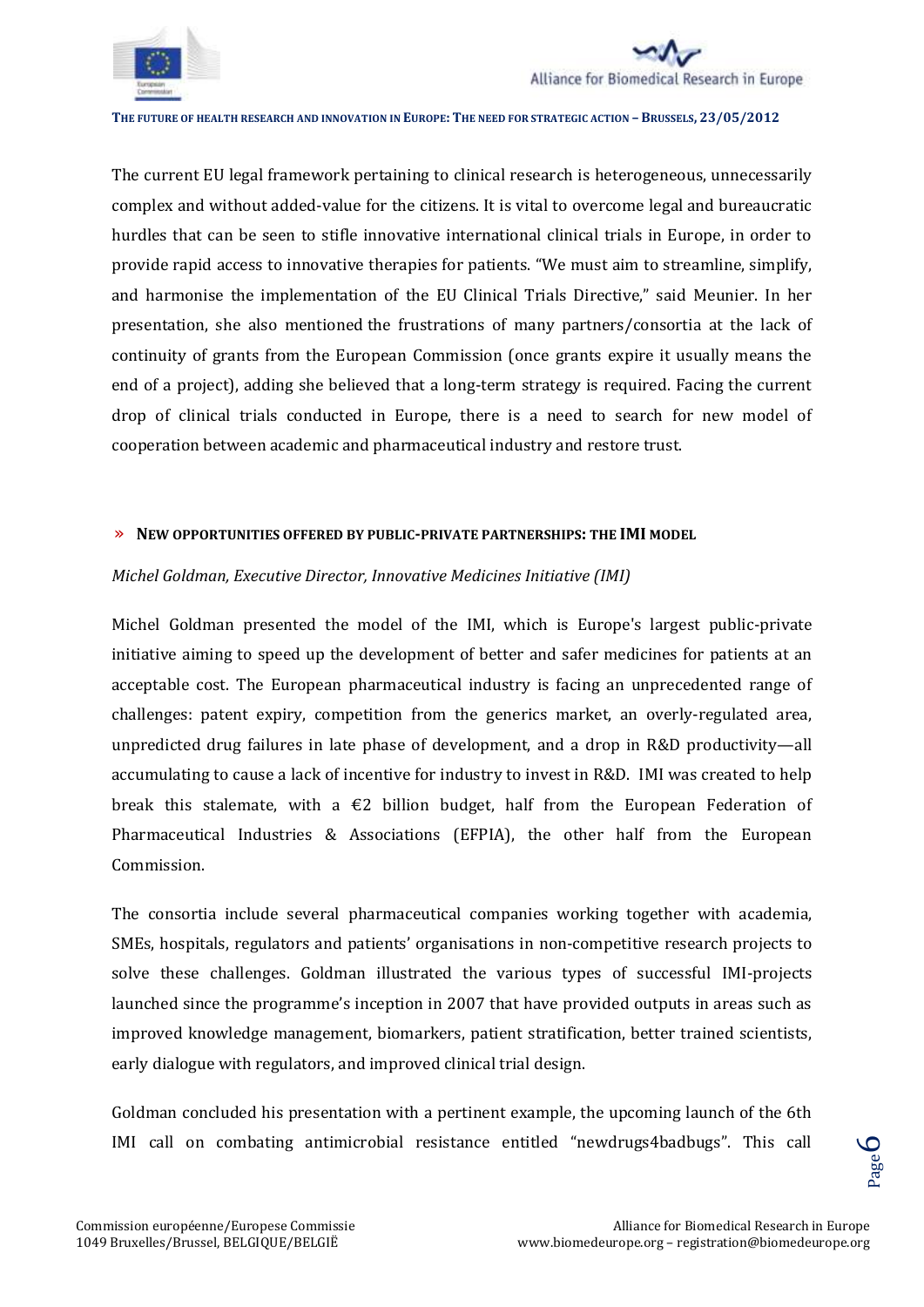

addresses the problem that only two new classes of antibiotics have been brought to the market in the past 30 years, and many drug developers have left the field.

#### » **RARE DISEASES: EUROPEAN COORDINATION AT A GLANCE**

*Béatrice de Montleau, Board Member, Rare Diseases Europe (EURORDIS)*

Béatrice de Montleau introduced the audience to EURORDIS, a non-governmental alliance of patient organisations and individuals active in the field of rare disease, dedicated to improving the quality of life of all people living with rare disease in Europe. In particular in rare diseases, which by definition affects less than 1 in 2000 individuals, there is a need to pool patients and expertise, share registries, harmonise, and enhance dialogue between Member States and Europe.

At the same time she reminded the audience that there are more than 5000 rare diseases, but collectively they affect up to 10% of the population of Europe. de Montleau moreover highlighted the International Rare Disease Research Consortium, that gathered globally 25 funders including the European Commission and the US National Institute for Health, with two main objectives: 200 new therapies for rare diseases by 2020 and diagnosis for everyone with a rare disease.

Dr Draghia-Akli added that given the facts that only around 10-30% of people with a rare disease in Europe have access to treatment, there is a clear and unquestionable need for progress in this field.

 $\blacktriangleright$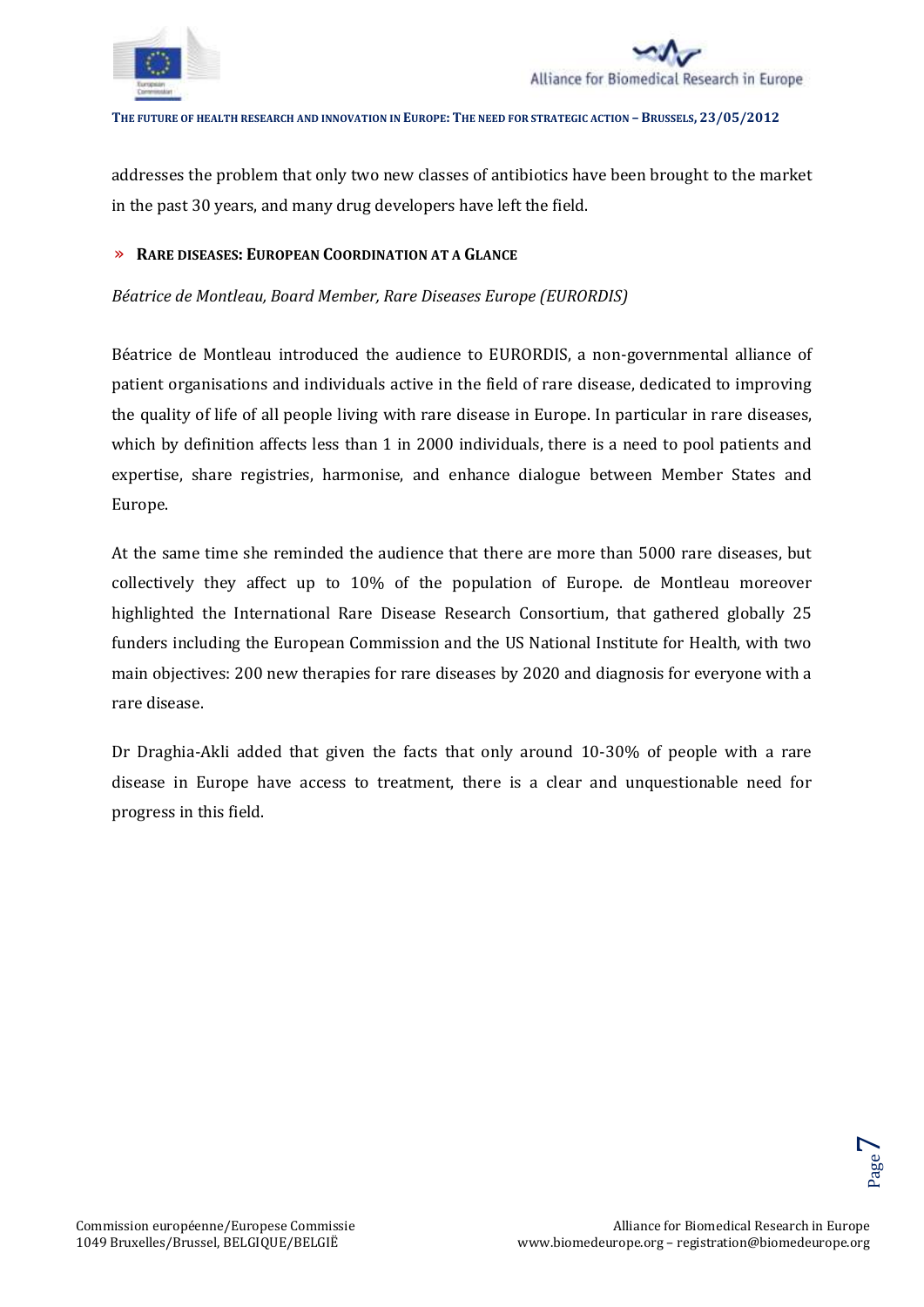



#### **"THE FUTURE OF R&I IN EUROPE: THE NEED FOR A STRATEGIC ACTION"**

*Moderator:* 

*José Mariano Gago, Advisor, Alliance for BioMedical Research in Europe Ulf Smith, President, Alliance for Biomedical Research in Europe*

*The following session allowed for a broad presentation of the points of view of the European Commission, of the High-Level group of experts reflecting on Horizon 2020 and of the BioMed Alliance on the ways in which a strategic action for health research could integrate current discussions at EU level on the future of R&I.*

# » **HEALTH RESEARCH IN HORIZON 2020: THE FRAMEWORK PROGRAMME FOR RESEARCH AND INNOVATION (2014-2020)**

*Ruxandra Draghia-Akli, Director, DG RTD, European Commission*

Dr. Ruxandra Draghia-Akli affirmed the desire of all present to propose a coordinating strategy at European level and among various stakeholders that works for patients and scientists without being more bureaucratic. The question of *how* this is to be accomplished remains currently elusive. She said that examples of successful strategic collaboration such as Innovative Medicines Initiative (IMI) and the European Commission Joint Technology Initiatives will continue, but that the way in which Europe addresses other common challenges and opportunities is yet to be seen. Strategic coordination is necessary across Europe, involving the European Commission, Member States, academia and industry. It would be better, she said, to have one pan-European plan instead of 28 Member State plans in specific given areas, and the example of the complexity and large-scale strategy required for stratified/personalised medicine was given. Draghia-Akli said that IMI had demonstrated it was possible to have tangible deliverables in less than 2 years after beginning an initiative at a pace that no other funding scheme allows. This program is truly bridging the gap between science, health and growth.

She added that harmonisation is not simplification. "We need to learn one size does not fit all. Lessons must be learned from FP7 and public-private partnerships (PPP) to find the right balance between what can be harmonised and what needs to be adapted," she said.

Improvements still need to be made in Europe to address low coordination, high fragmentation, and to address the much lower funding in Europe for biomedical research. She referred to the

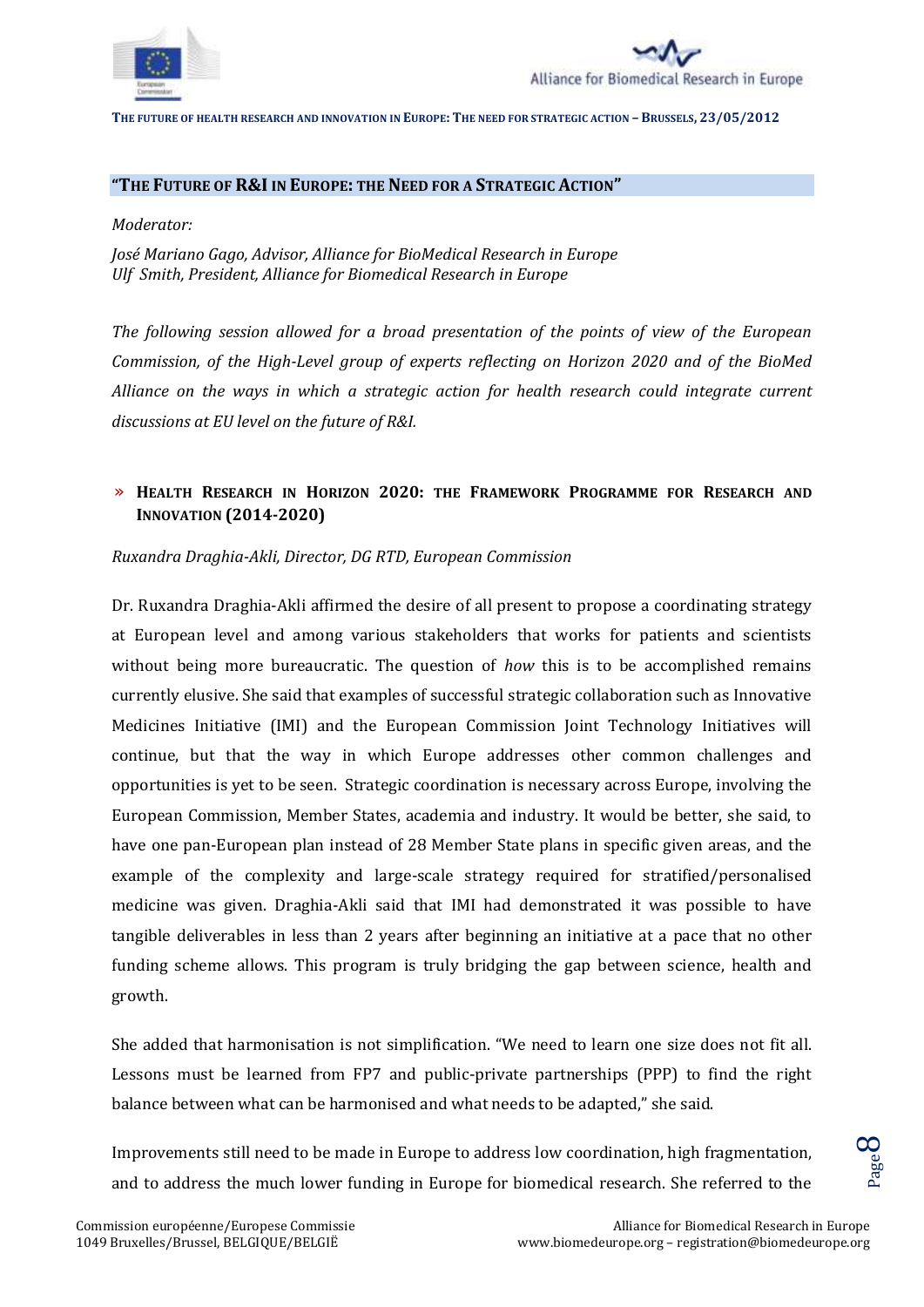



increasing global pressure, causing biomedical companies to find Europe challenging and move elsewhere; meanwhile the US, Japan, and South Korea are all pulling ahead in terms of innovation. "Horizon 2020 provides support, but strategic co-ordination throughout Europe is necessary. We need to consider how European level funding works in concert with other funding streams" concluded Draghia-Akli. "The Commission is willing to hear stakeholders' opinions. How can the idea of a strategic action for health research be advanced to the next level?"

# » **HORIZON 2020: REPORT FROM THE EC HIGH LEVEL GROUP ON HEALTH RESEARCH AND INNOVATION IN THE EU**

*Liselotte Højgaard, Chair, European Medical Research Councils (EMRC), President, Copenhagen Research Forum & Member, European Commission High-Level Group on Health Research and Innovation in the EU*

Højgaard started her presentation with the importance of sustaining medical research in Europe. A recent visit to Singapore showed her that Europe is crucially falling behind in medical research with competitors, not only the USA but increasingly Asia, who are investing heavily in biomedical research. Moreover, the case for medical research in terms of return on investment is clear following a report published by the UK Medical Research Council and Wellcome Trust which showed that we get a 39% return for every  $E$  invested in medical research for each of the following years. Hojgaard welcomed the Commission's next framework proposal, 'Horizon 2020', and she highlighted the outcomes of the *Copenhagen Research Forum* — a platform for 800 scientists — which she chaired and which provided recommendations to Horizon 2020. One of the issues highlighted by the Forum was that whereas 12% of FP7 funding went to health, only 8% of the proposed Horizon 2020 budget is actually dedicated to health. Another important issue was the paradigm shift brought about by personalised medicine and the continued importance of prevention for lifelong health. Prevention, diagnosis, and treatment based on genes and epigenetics are needed, making full use of biobanks, databases, and technology.

Højgaard referred to the US National Institutes of Health (NIH) and Food and Drug Administration (FDA) coming together to embrace '4P medicine' (predictive, preventive, personalised and participatory medicine) and the need to make sure Europe was not left behind. She reiterated the earlier point that the USA spends three times what Europe spends on

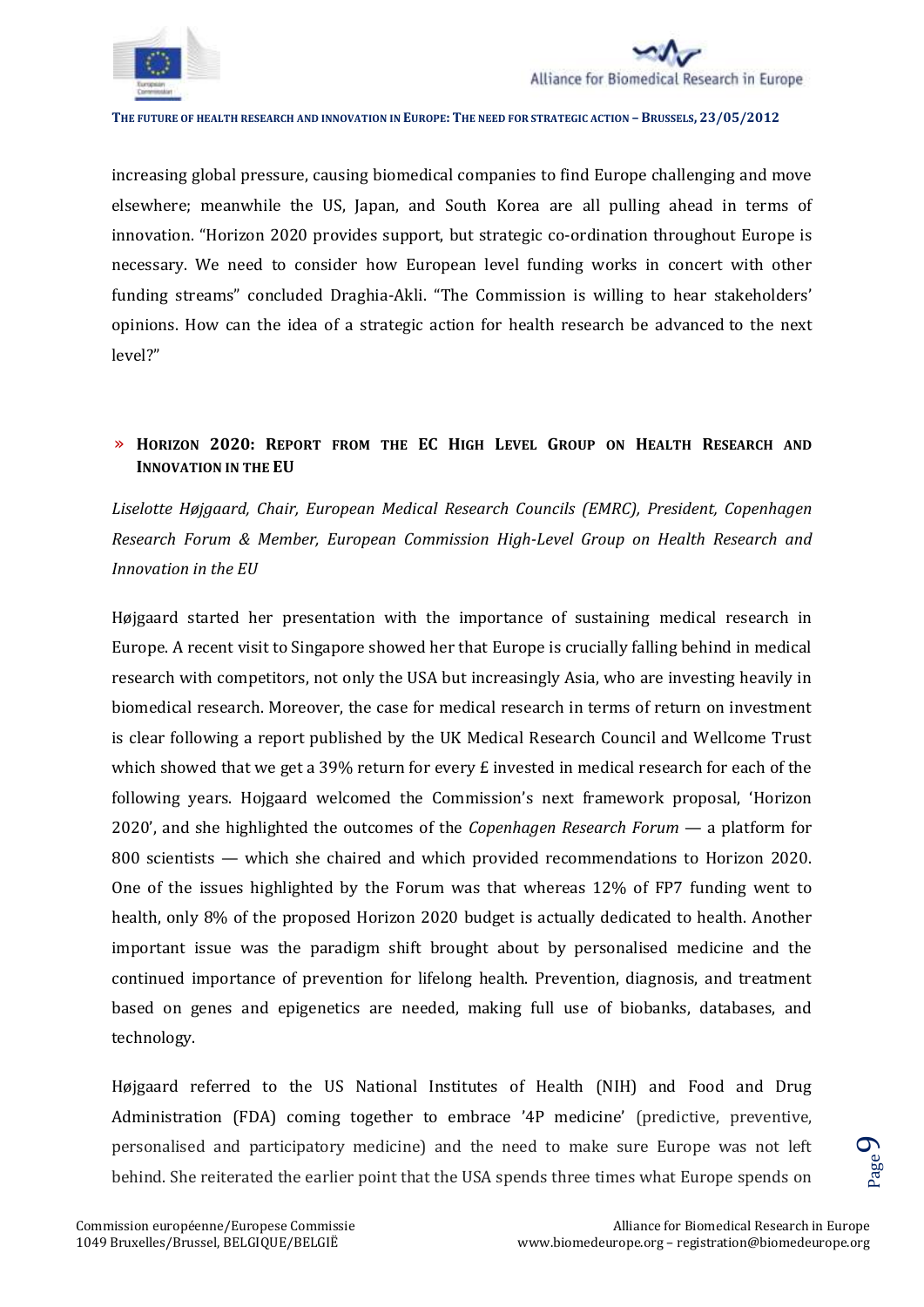



R & D. An instrument for the strategic planning of health research (such as the EuCHR suggested by the BioMed Alliance) could deliver new taxonomy leading to personalised medicine and a molecular based redefinition of major diseases by 2020. She also highlighted the need to support European multinational clinical trials in order to validate new innovative products and concepts and to promote rapid introduction in routine patient care. "Europe really needs to join forces to exploit the future of personalised medicine," concluded Højgaard.

## » **THE EUROPEAN COUNCIL FOR HEALTH RESEARCH (EUCHR): A STRATEGIC PLAN FOR EUROPE**

## *Julio E Celis, Vice-President, Alliance for Biomedical Research in Europe*

Julio Celis outlined the potential functions of the European Council for Health Research (EuCHR), which in the views of the BioMed Alliance embodies a strategic action for European health research and is urgently needed to increase knowledge throughout the health research continuum (health promotion and prevention, development of diagnostics and medicinal products, treatment improvements and health services research) and to address the huge health challenges facing Europe. Summarising the main points raised in the BioMed Alliance Concept Paper, Celis indicated that the EuCHR will boost innovation in health research and would ensure expert scientific input on policy from the outset. The EuCHR would:

- Have a bottom-up structure and be led by excellent scientists
- **Incorporate all relevant stakeholders**
- Define and support high-level health research programmes that have a potential to make a difference
- **Promote longer-term collaborative initiatives that address the limitations imposed by the** Innovation Cycle
- Seek better coordination and strategic planning of research funding programmes at the European level
- **Provide strategic advice on steering European health research to policy-makers**
- **Provide scientific advice for new regulatory measures to ensure progress of health research**
- Encourage the contribution of other science and technology fields to stimulate cross-talk and innovation and,
- **Ensure that advances in one clinical area benefit others**

on from bodies such as the European<br>
rnance are yet to be defined.<br>
Alliance for Biomedical Research in Europe<br>
www.biomedeurope.org – registration@biomedeurope.org Celis mentioned that the EuCHR could take inspiration from bodies such as the European Research Council (ERC), although its structure and governance are yet to be defined.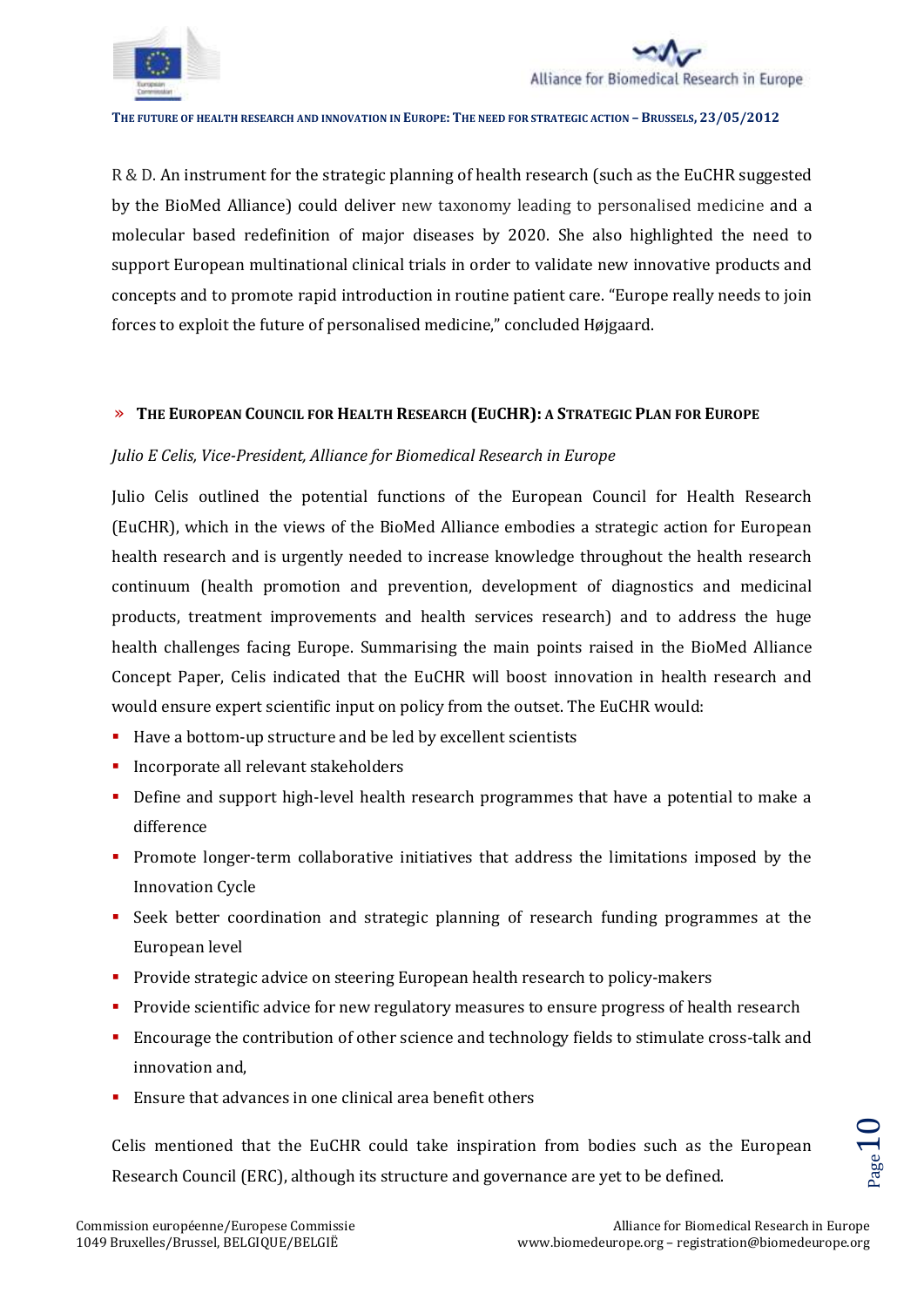



#### **Panel Discussion**

**"THE FUTURE OF R&I IN EUROPE: THE NEED FOR A STRATEGIC ACTION – VIEWS FROM STAKEHOLDERS"**

#### *Moderators:*

*Liselotte Højgaard, Chair, European Medical Research Councils (EMRC), President, Copenhagen Research Forum Julio E Celis, Vice-President, Alliance for Biomedical Research in Europe*

*The panel discussion allowed for comments and views expressed from the researchers', patients', public health and industry perspectives.*

# » *Alice Dautry, Director General, Institut Pasteur, FR & Member, Heads of International Research Organizations (HIROS)*

Prof Alice Dautry said she supports an interdisciplinary approach, and re-emphasised that better coordination at European level is crucial (between national funders, Member States and the European Commission). She pointed out that the health sector often is a driver of the economy and should not be considered as only a financial burden. Social and behavioural scientists would also need to be included in future initiatives, said Dautry, in particular to help understand how best to implement preventive interventions that target certain subgroups in a population. As an example, Prof Dautry mentioned the immense challenge of addressing young people, especially young women, not to start smoking, and encouraging the importance of healthy eating and physical activity. A clinical/biomedical approach on its own would not work to address today's public health challenges.

## » *Nicola Bedlington, Director, European Patients' Forum (EPF)*

Ms Bedlington stressed the need for research with the patient and to empower patient advocates. *"*Patients can and should have more involvement in planning/ designing research; interpreting the results of research, and disseminating results," said Bedlington. She praised the 2011 FP7 calls which saw significant improvement in patient involvement. Finally, Ms. Bedlington referred to the European Patients Academy on Therapeutic Innovation (EUPATI): an unprecedented collaboration that will train patient leaders and patient advocates. *"*There would

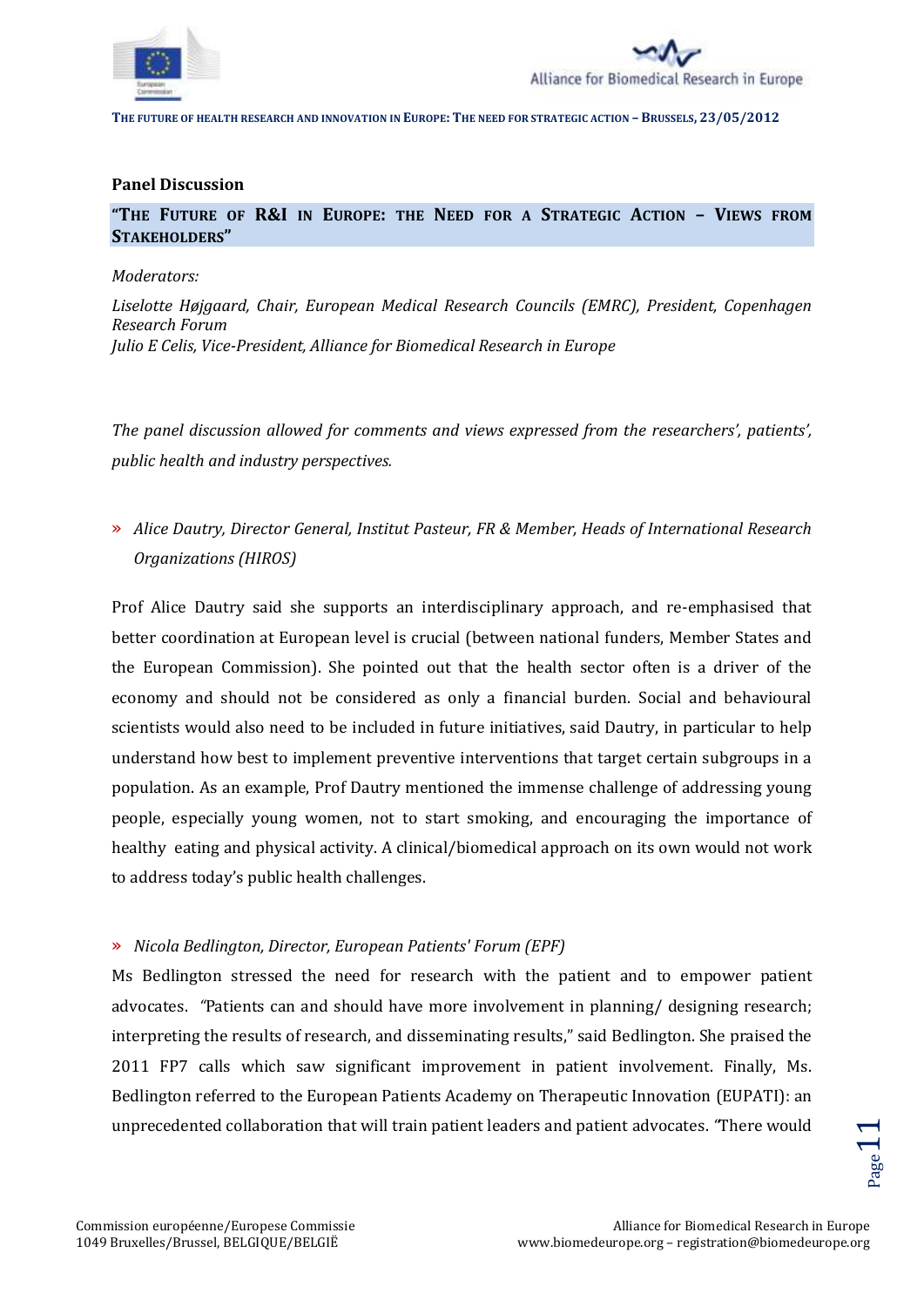



be many opportunities for patients to work with any future EuCHR," concluded Bedlington, "We need to see patients as equal partners in research."

# » *Monika Kosinska, Secretary General, European Public Health Alliance (EPHA)*

Monika Kosinka said that the existing innovation model was no longer working properly and that we needed to suspend our ideas about how we should operate and think bigger, adding that much innovation today is by small enterprises. With regard to public health research funded by the taxpayer, she questioned whether the taxpayer should pay for it twice, once for the research and once to the company with the patent or whether some of the new models available should become mainstreamed. Whether research is for policy or practice, the vital aspect is translation. She also highlighted the links between medical challenges and environmental challenges, and importance of both the timeliness of research and also additional factors such as the multidisciplinary skills needed by researchers today, including some degree of social leadership and advocacy.

Kosinska also discussed a recent meeting she had attended at the OECD, in which she said the message from policymakers - and supported by some industry present - was that personalised medicine is not viable or cost-effective and therefore still a 'pipe dream': this contrasted sharply with the comments she had heard during this current BioMed Alliance meeting. Ms Kosinska concluded: "Silos are the enemy. We don't live in silos, so why do we work in them?"

# » *Jeremy Haigh, European Federation of Pharmaceutical Industries and Associations (EFPIA)*

Dr. Jeremy Haigh delivered a short sharp shock from an industry perspective. He reiterated the comments from Michel Goldman, saying "Productivity is declining. We need a revolution in drug discovery and development."

"We have to do something that makes Europe an attractive proposition again. It's becoming too fragmented and difficult to work in. Healthcare is global, so it's not realistic just to solve Europe's health problems in Europe. We must address global problems from *Europe* and do so better than our competitors," said Haigh. "We need to make the environment competitive to attract and retain talent and to increase investment again. Companies with constrained budgets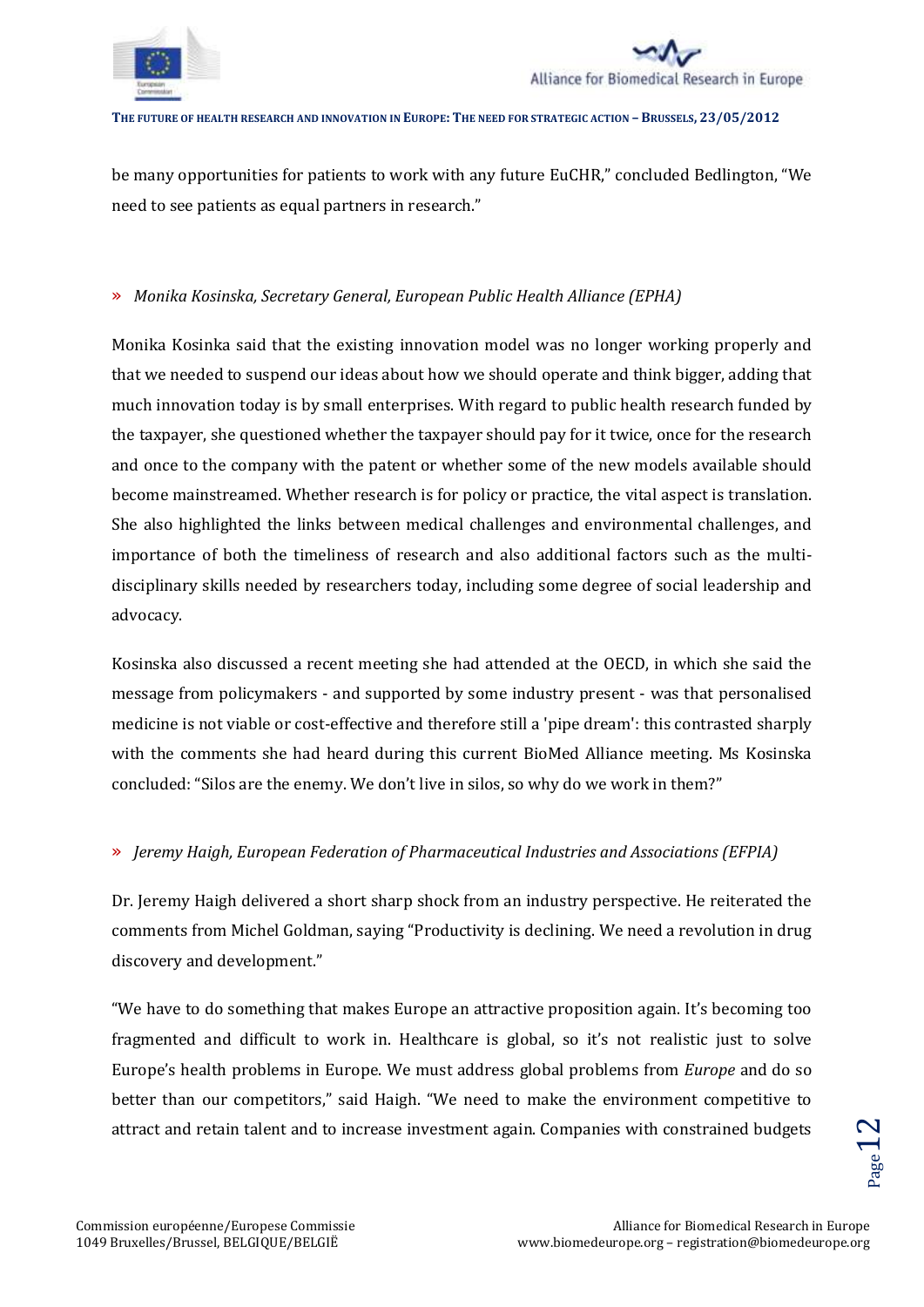



will increasingly go where they can to do things more quickly, more cheaply, or gain some other significant advantage."

He said that any EuCHR would be an important step forward if it were sustainable, impactful, free from short-term political pressure; it had a unique, comprehensive and differentiated remit; it was driven by excellent science, not political correctness; it focused on a limited number of objectives which address global healthcare challenges; and it acted as an effective bridge between scientists, regulators, health authorities and other influential stakeholders. He warned that such a body would represent a missed opportunity if it was limited to a coordination role, driven only by fundamental research, and Europe-centric rather than healthcentric.

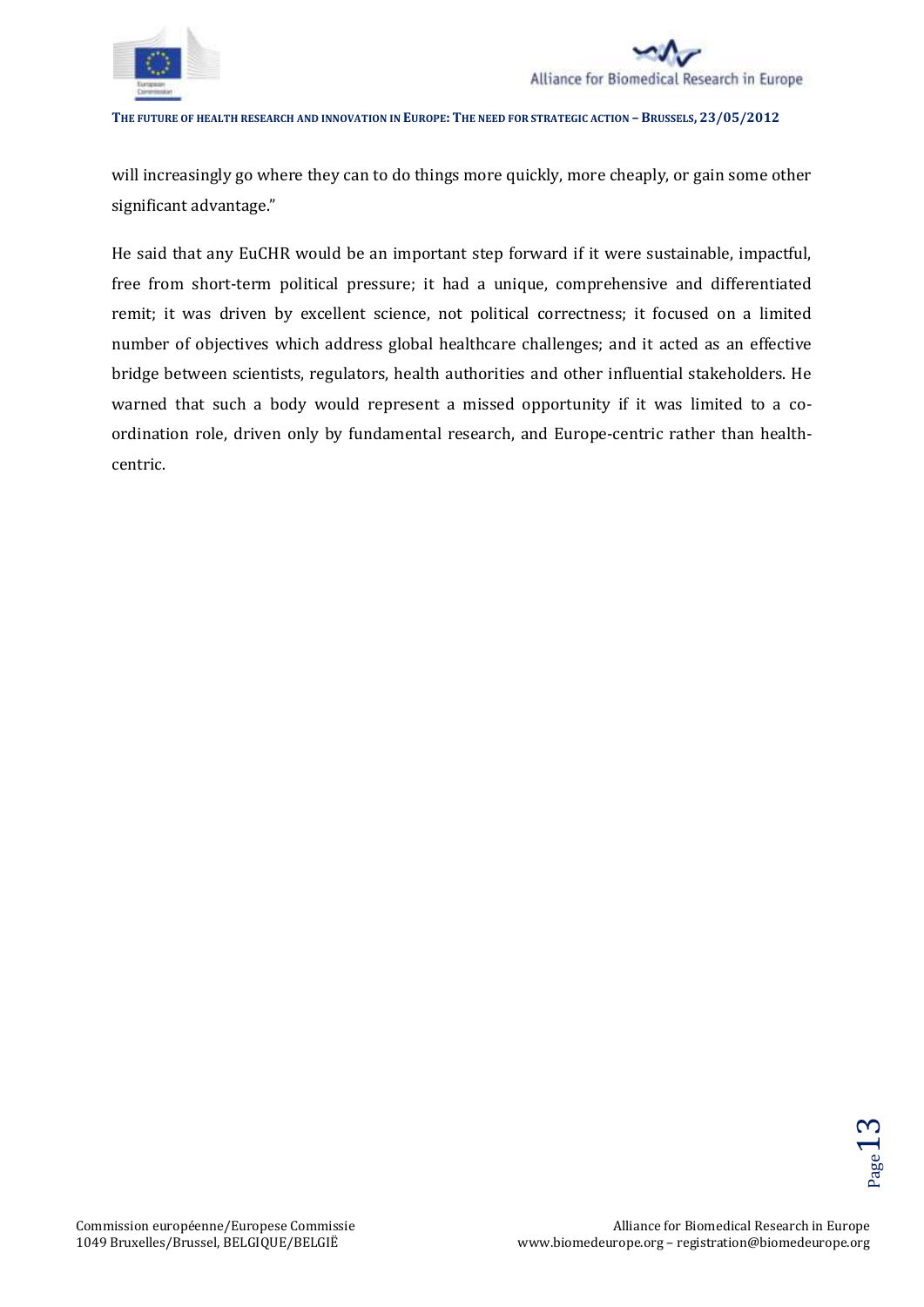



# **GENERAL DISCUSSION**

Many delegates said that the day had been extremely informative and useful. Prof. Ulf Smith, President of the BioMed Alliance, made clear that any EuCHR would not administer the money itself, it would simply set priorities. He added that the details of how such a body would work were yet to be decided.

Dr. Draghia-Akli made clear that the strategy and any structure that might be created needs to involve Member States and other stakeholders, not just the Commission. This would facilitate formation of international consortia, research agendas, and the pathways to data sharing, methodology, and sample sharing. Funding for individual projects would still come from different sources such as the EC or member states.

Dr. Roberto Bertollini, Chief Scientist for World Health Organisation (WHO) Europe and WHO Representative to the EU, said he was pleased to hear presentations during the day stressing the importance of prevention-related and translational research in public health policy. He said that Europe had a very unique contribution to make to innovation, and a social perspective that is not so common in the United States.

Regarding convincing politicians of the need to act, Bertollini said that we often do not have the data to help politicians to make these difficult choices, such as data on the economic implications of different health policy options. Research is needed to fill this gap. He endorsed the presentations that highlighted that creating a European strategy was in fact supporting a global agenda from a European perspective: for example, obesity is a problem faced by all EU Member States, yet it is hitting countries worldwide, including developing nations.

In developing a EuCHR, Bertollini suggested stakeholders could learn valuable lessons from WHO's European Advisory Committee on Health Research, that replicates in Europe what WHO in Geneva is doing at a global level. He also highlighted the potential difficulties of intersectorality, stating that projects he had been involved in, had found this difficult and wondering what mechanisms would exist within Horizon 2020 to make this easier.

etimes 10-fold between and even within<br>etimes 10-fold between and even within<br>Alliance for Biomedical Research in Europe<br>www.biomedeurope.org – registration@biomedeurope.org Finally, while supporting the concept of personalised medicine, Bertollini said it would be vital for any strategy to also envisage potential problems in this area, including inequalities in access and that fact that rates of major diseases can vary sometimes 10-fold between and even within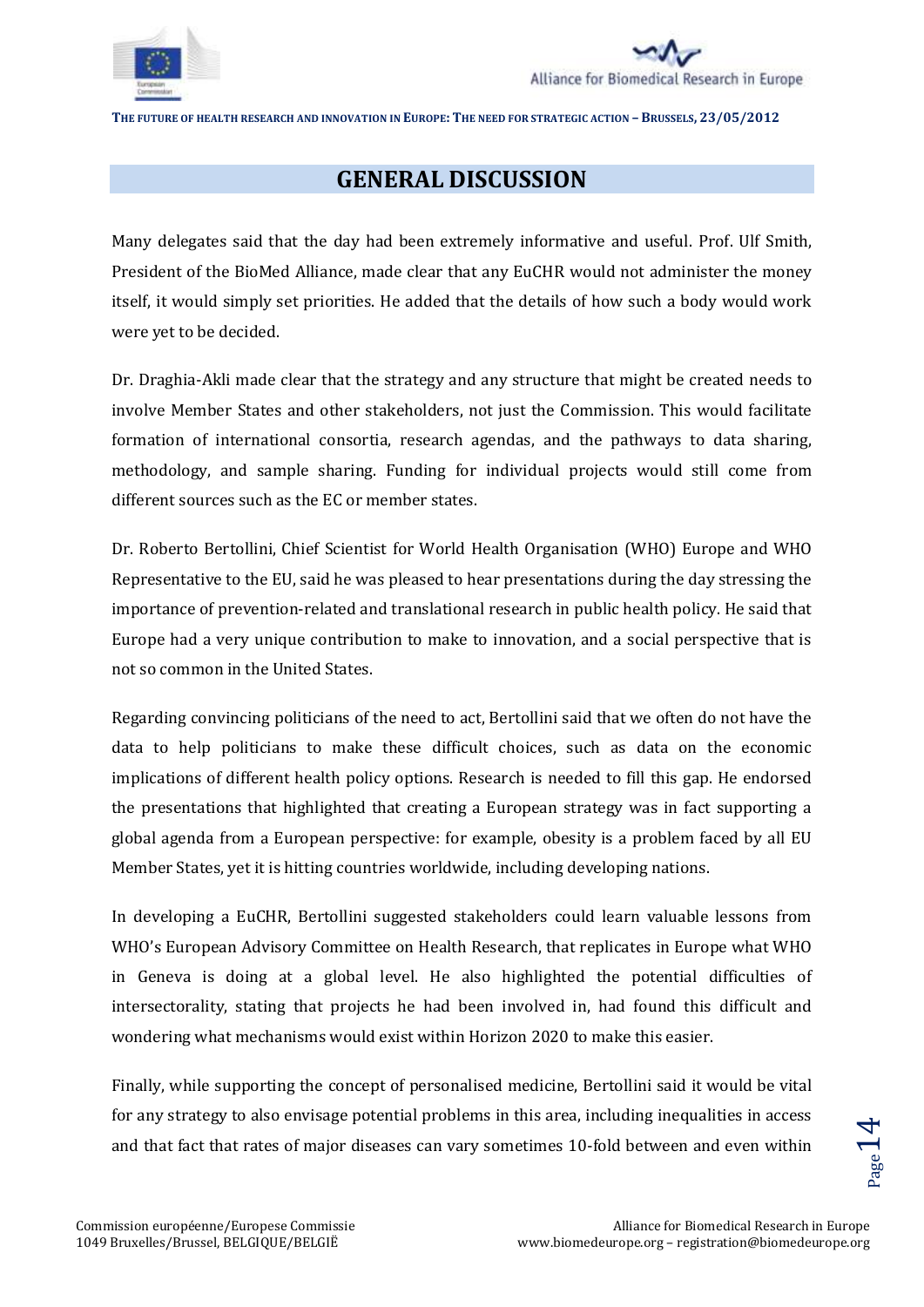

member states. Ulf Smith thanked Dr. Bertollini for his input and affirmed that WHO would be a major partner going forward in the attempt to develop ad EuCHR.

Prof. Karin Sipido, Vice-President of the Biomed Alliance, said it was important to define the mandate of a council, and that such a council would need to be very clear on the criteria for determining priorities and strategic importance. The ongoing consultation of the BioMed Alliance and stakeholders should allow further developing of these concepts.

Prof. Kurt Deketelaere, Secretary-General of the League of European Research Universities (LERU), expressed his interest in the project. He wondered if there is a link/consult with the EIP Healthy Ageing. He indicated the confusion created by the comparison with the ERC : the ERC is a funder (not an advisory body as in casu) of bottom up research, not of top down research. He also asked who would control the money flows, since he would prefer to keep the control with the European Commission.

Prof. Jose Mariano Gago, Former Minister of Portugal in charge of Science and Technology and former (and first) President of the Initiative for Science in Europe, addressed the audience as an advisory member of the Working Group set up by the BioMed Alliance.

He emphasised how the current features of the evolution of research in the biomedical field are probably contributing to shaping the evolution of science policy at large. In particular, the growing direct involvement of stakeholders in research activities (from industry to researchers and clinicians, as well as patients themselves) appears an almost unique driving force able to mobilise most effectively a renewed constituency for science. Moreover, the biomedical field appears to generate opportunities in other fields of science by attracting their contribution to new challenges in the biomedical field itself.

Furthermore, said Gago, the biomedical research community has already shown (as in the case of the campaign leading to the establishment of the ERC, ten years ago) its capacity to harness to political potential of the field itself in its relation with society, as well as to mobilise highly respected figures, such as Nobel Prize winners. However, these capacities are still mostly untapped in Europe.

address health as a major European societal challenge, so long as independent, authoritative,<br>
scientific advice is organised at the European level.<br>
alliance for Biomedical Research in Europe<br>
Alliance for Biomedical Rese He described the potential formation of EuCHR as an important opportunity to help successfully scientific advice is organised at the European level.